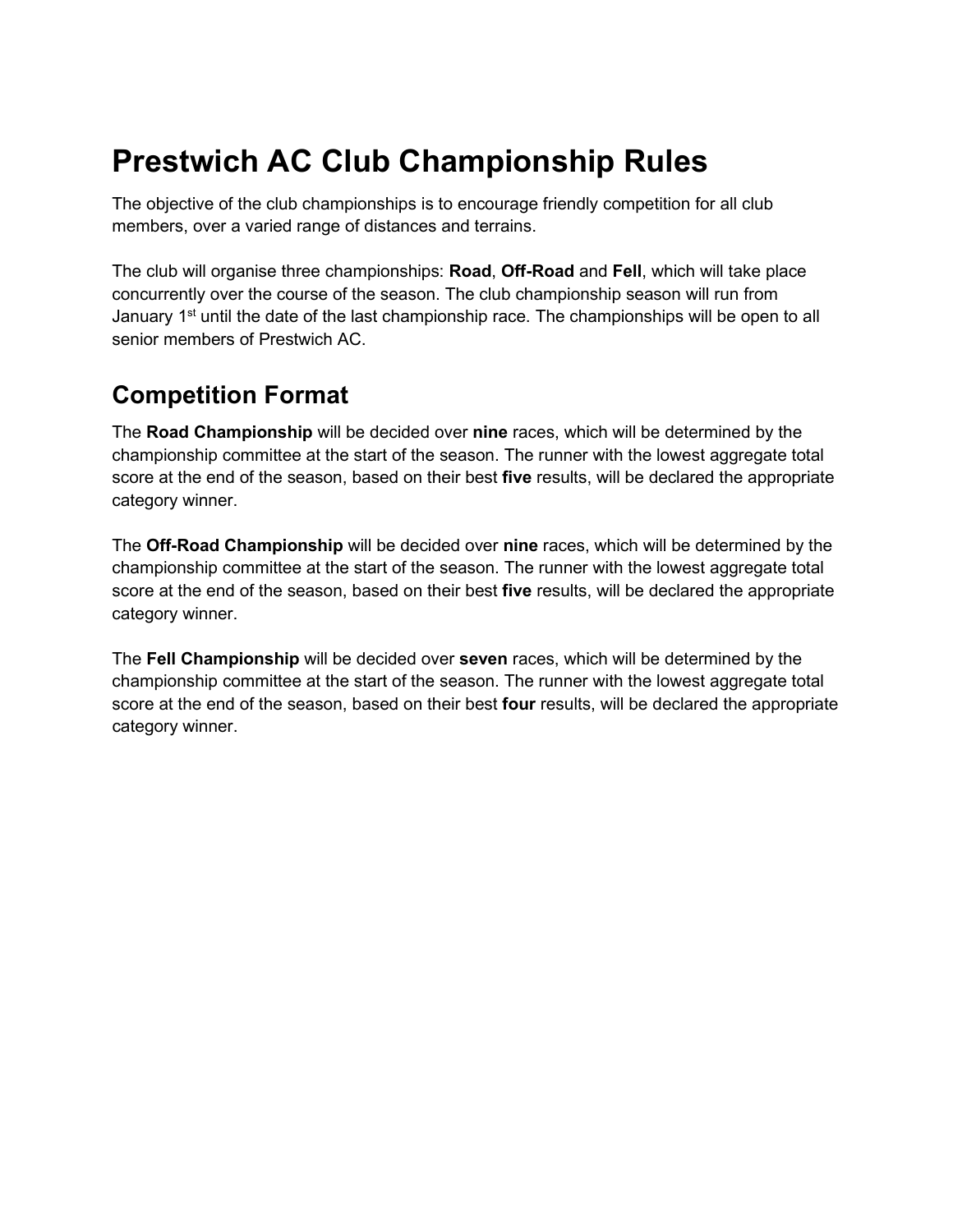### **Scoring & Eligibility**

Competitors must be registered, first-claim members of Prestwich AC at the time of a race in order to be eligible to score points in that race.

Registered club colours must be worn – club vest or technical t-shirt.

Points will be awarded based on – and equivalent to – finishing position in each race, as follows: 1 point for 1<sup>st</sup> Prestwich AC finisher, 2 points for  $2^{nd}$  finisher, 3 points for  $3^{rd}$ , etc. Men's and women's competitions will be scored independently.

Competitors' finishing positions in each race will be determined by chip time, whenever available, otherwise finishing positions will be determined by gun time.

In the event of a tie, winners will be determined by 'head-to-head' score – i.e. points scored in all races where tied competitors have competed together. The runner with the lowest aggregate score from 'head-to-head' races will be the winner. If 'head-to-head' scores are tied, the runner with the lowest aggregate time from the 'head-to-head' races will be the winner.

### **Races & Results**

The set championship races will be published on the Prestwich AC website before the start of the season. Any changes to the set races, due to cancellations, postponements, etc., will be communicated at the earliest opportunity via official club email and social media channels. The championship committee reserve the right to make changes to the set championship races at any time during the season.

It is the responsibility of individual competitors to secure entry into club championship races. *NB. Some races may sell out prior to race day.*

Championship results and tables will be available to view on the club website.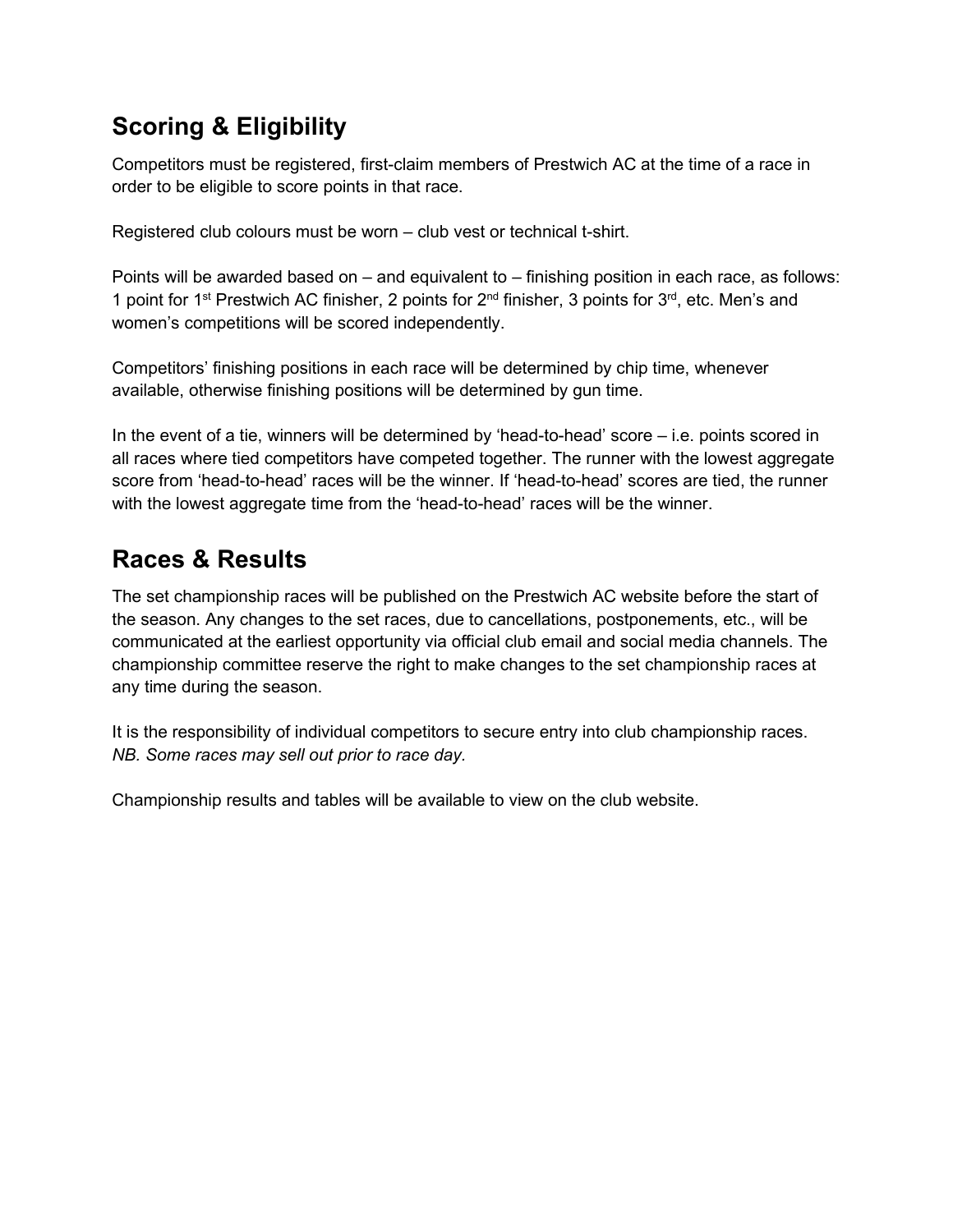#### **Prizes**

#### **Road / Off-Road**

Road and Off-Road Championship category prizes will be awarded as below. *NB. A complete set of five scoring races must be completed in order to qualify for a prize*:

- Open (Men/Women)
- V35 (Men/Women)
- V40 (Men/Women)
- V45 (Men/Women)
- V50 (Men/Women)
- V55 (Men/Women)
- V60 (Men/Women)
- V65 (Men/Women)
- V70 (Men/Women)

Age categories will be determined by the competitor's age at the beginning of the championship season (January 1<sup>st</sup>).

A trophy will be awarded to the winner in each category. A trophy will be awarded to the runnerup in the Open categories.

Veterans are eligible for Open category prizes.

Only one  $1<sup>st</sup>$  place prize per runner will be awarded. If the winner of the Open category is a veteran, then the next highest placed veteran will receive the age category prize. If the runnerup in the Open category is a veteran, that runner will still be eligible for an age category prize.

#### **Fell**

Fell Championship category prizes will be awarded as below. *NB. A complete set of four scoring races must be completed in order to qualify for a prize:*

• Open (Men/Women)

A trophy will be awarded to the winner and runner-up in each category.